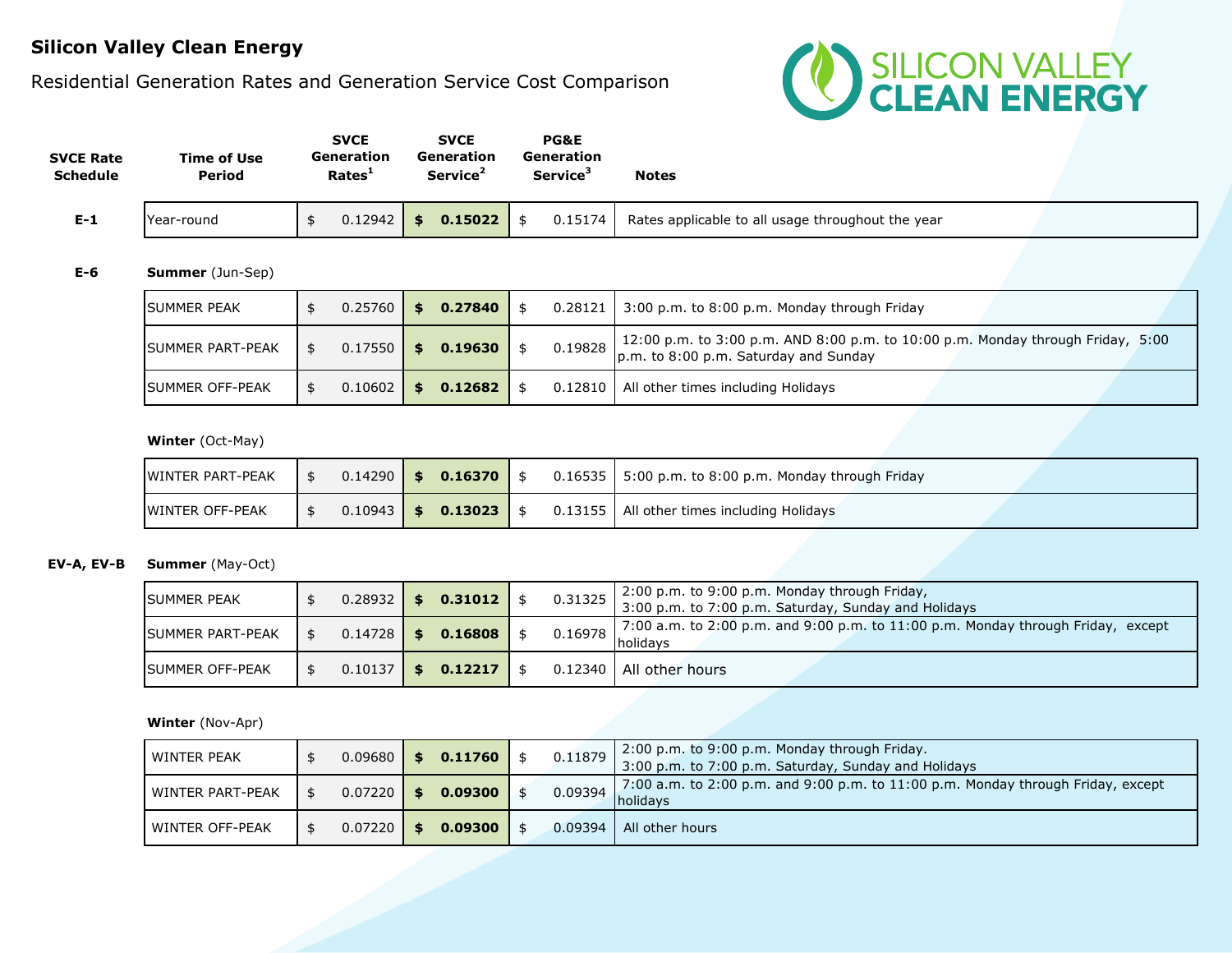# **Silicon Valley Clean Energy**

Residential Generation Rates and Generation Service Cost Comparison



|                  |             | <b>SVCE</b>        | <b>SVCE</b>          | <b>PG&amp;E</b>      |              |
|------------------|-------------|--------------------|----------------------|----------------------|--------------|
| <b>SVCE Rate</b> | Time of Use | Generation         | Generation           | Generation           | <b>Notes</b> |
| Schedule         | Period      | Rates <sup>1</sup> | Service <sup>2</sup> | Service <sup>3</sup> |              |

#### **EV-2A Summer** (Jun-Sep)

| <b>SUMMER PEAK</b>      | $0.19606$   \$ |      | 0.21686 |         | 0.21905   4:00 p.m. to 9:00 p.m. every day including weekends and holidays                               |
|-------------------------|----------------|------|---------|---------|----------------------------------------------------------------------------------------------------------|
| <b>SUMMER PART-PEAK</b> | $0.15180$ \$   |      | 0.17260 | 0.17434 | 3:00 p.m. to 4:00 p.m. and 9:00 p.m. to 12:00 a.m. every day including weekends and<br><b>I</b> holidavs |
| <b>ISUMMER OFF-PEAK</b> | 0.11107        | I \$ | 0.13187 |         | 0.13320   All other hours                                                                                |

### **Winter** (Oct-May)

| WINTER PEAK             | $0.13976$   \$ | 0.16056              |         | $0.16218$   4:00 p.m. to 9:00 p.m. every day including weekends and holidays                    |
|-------------------------|----------------|----------------------|---------|-------------------------------------------------------------------------------------------------|
| <b>WINTER PART-PEAK</b> | $0.12739$   \$ | 0.14819              | 0.14969 | 3:00 p.m. to 4:00 p.m. and 9:00 p.m. to 12:00 a.m. every day including weekends and<br>holidavs |
| <b>WINTER OFF-PEAK</b>  |                | $0.10415$ \$ 0.12495 |         | 0.12621   All other hours                                                                       |

### **E-TOU-B Summer** (Jun-Sep)

| <b>SUMMER PEAK</b>     |  | $0.24830$ \$ 0.26910        |  | 0.27182   4:00 p.m. to 9:00 p.m. Monday through Friday |
|------------------------|--|-----------------------------|--|--------------------------------------------------------|
| <b>SUMMER OFF-PEAK</b> |  | $0.12647$   \$ 0.14727   \$ |  | 0.14876   All other times including Holidays           |

#### **Winter** (Oct-May)

| <b>WINTER PEAK</b>     |  | $0.14336$   \$ 0.16416   \$ |  | $0.16582$   4:00 p.m. to 9:00 p.m. Monday through Friday |
|------------------------|--|-----------------------------|--|----------------------------------------------------------|
| <b>WINTER OFF-PEAK</b> |  | $0.10495$ \$ 0.12575        |  | 0.12702   All other times including Holidays             |